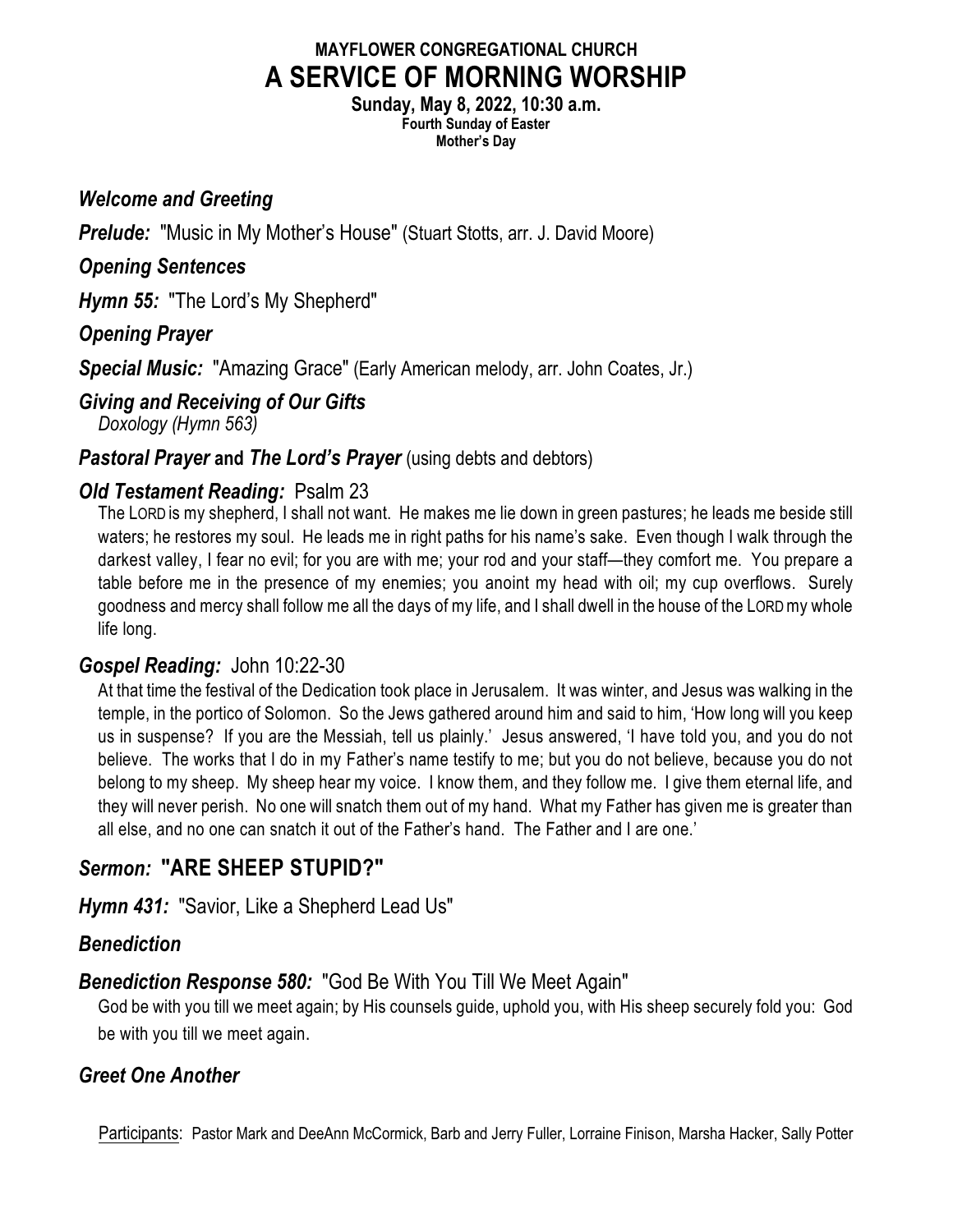

**Providence** 

**THE FATHER**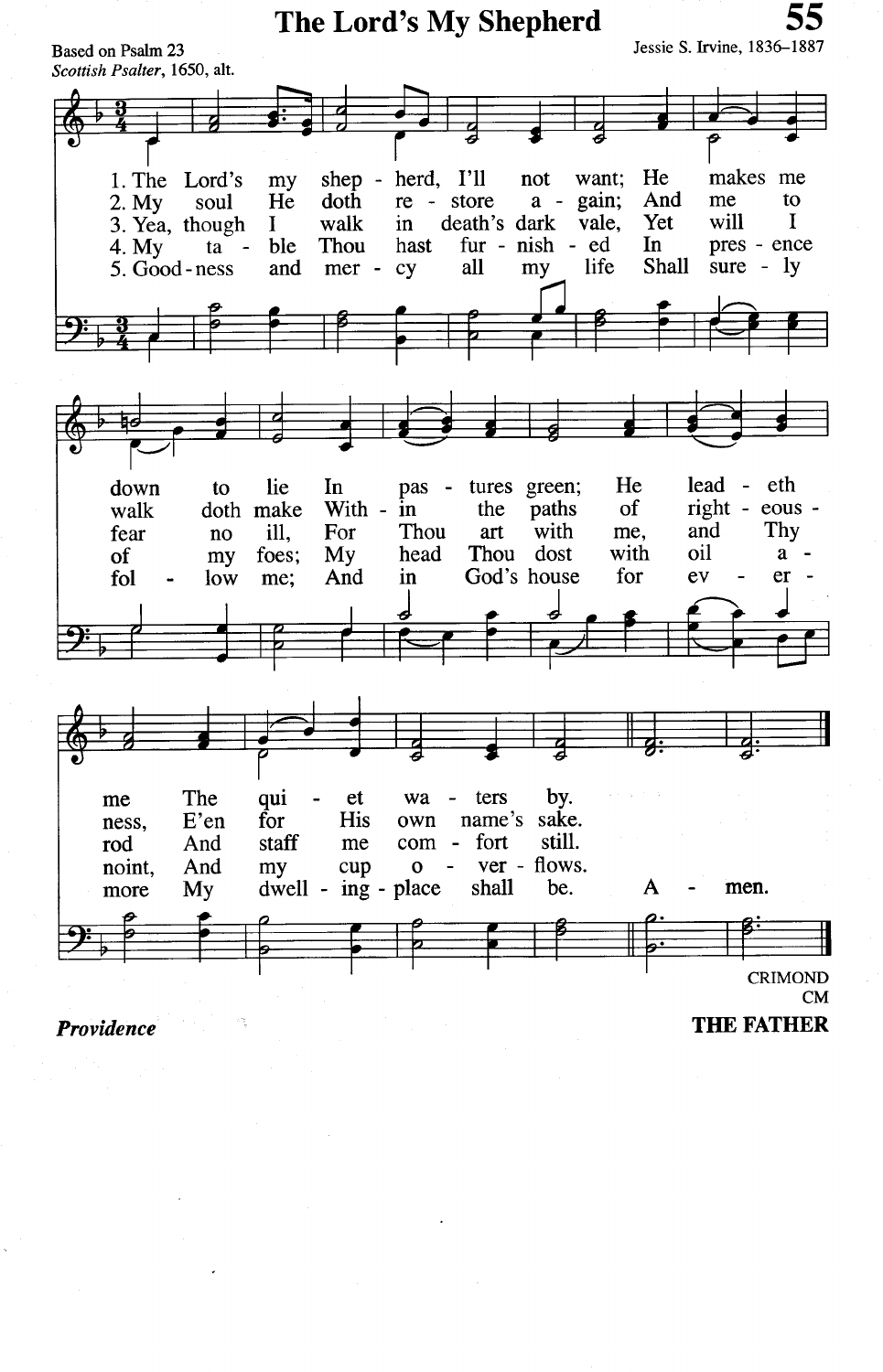**GOD'S COVENANT PEOPLE** 431 Savior, Like a' Shepherd Lead Us Attr. to Dorothy A. Thrupp, 1779-1847 William B. Bradbury, 1816-1868 lead Much like a shep-herd we 1. Sav  $\overline{a}$ ior. us. Thine; do Thou be the 2. We friend **Be** are us; us seek Thy Ear - $\mathbf{I}$ 3. Ear  $\overline{a}$  $\mathbf{I}$ let fa vor: 4. Thou prom-ised to  $re$ ceive Poor and hast us. Thy pleas - ant need Thy ten - der care; In pas-tures flock. from guard-ian  $of$ our Keep Thy  $sin$  $de$ way; **Let** will:  $Bless - ed$ Lord and on -  $l$ **us** do Thy sin - ful though we be: Thou hast  $mer - cy$ to re -Thy folds pre - pare. feed us, For our use fend us, Seek **us** when we  $g_{0}$  $a -$ stray. bos - oms With Thy love our fill. Sav ior, lieve Grace to cleanse, and pow'r to free. us, Thou hast Bless-ed Bless - ed  $Je$ sus. Je sus.  $\overline{\phantom{a}}$ Hear Thy Bless-ed Bless - ed Je sus,  $Je$ sus,  $\sim$ Thou hast Bless - ed  $Je$ sus, Bless-ed Je  $\sim$ sus. Bless-ed Ear - lv Bless - ed **Je** Je.  $\sim$ sus. sus.  $\blacksquare$ 

> **BRADBURY** 8.7.8.7 D